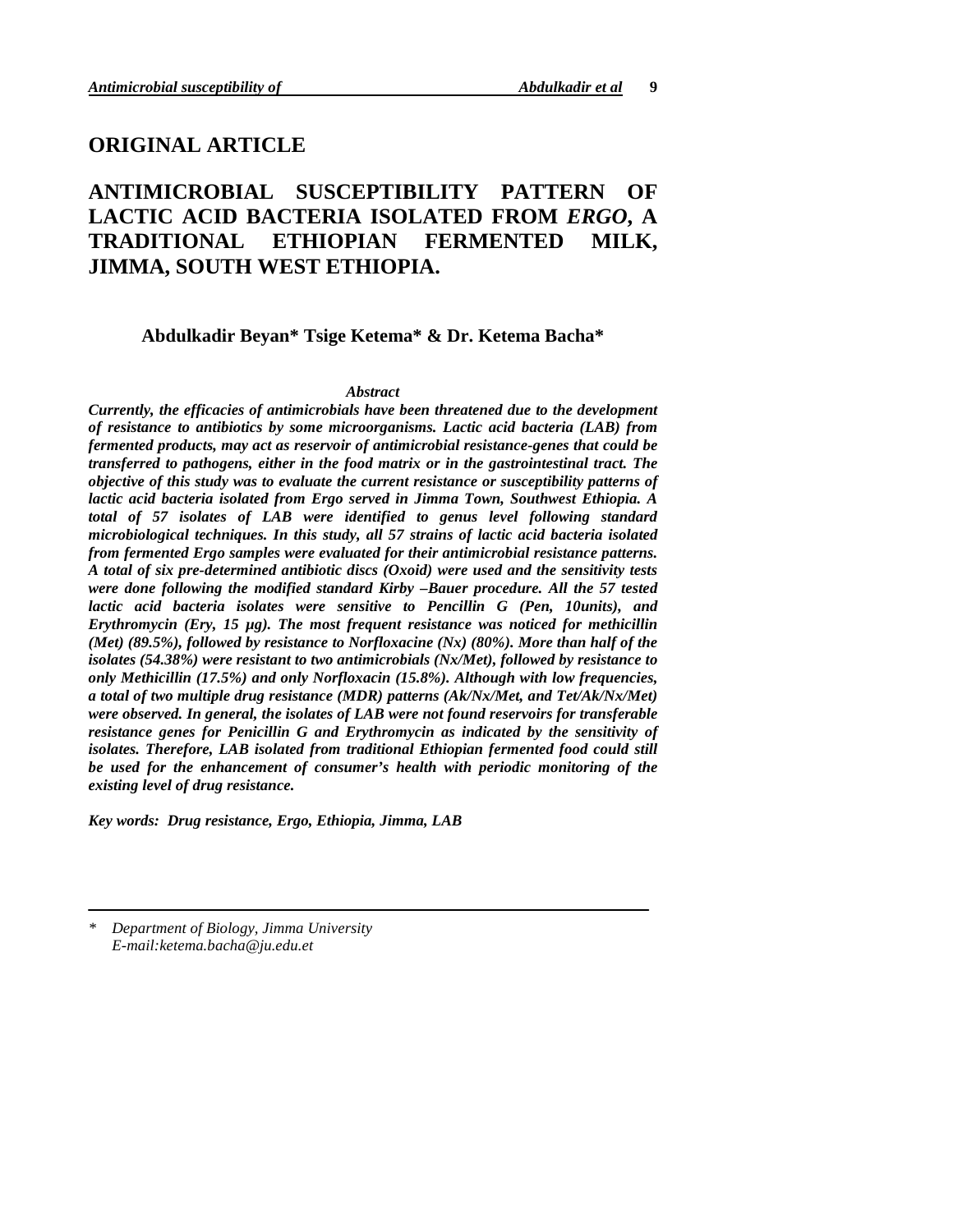#### **INTRODUCTION**

The lactic acid bacteria (LAB) comprise a clade of gram positive, acid tolerant, generally non-sporulating, non respiring rod or cocci grouped together based on their common metabolic and physiological characteristics (Stiles and Holzapfel, 1997). They are usually found in decomposing plants and lactic products, producing lactic acid as major metabolic end product of carbohydrate fermentation. Such traits have linked lactic acid bacteria to food fermentation, as acidification of food products inhibit the growth of spoilage agents (Jay, 2000).

Some species of LAB commonly used in the food industry or naturally occurring in raw food materials are resistant to glycopeptides antibiotics including Vancomycin (Tynkkynen et al, 1998). Genes conferring resistance to several antimicrobials (including Chloroamphenicol, Erythromycin, Streptomycin, Tetracycline, and Vancomycin) located on transferable genetic elements (plasmids and transposons) have already been characterized in lactococci (Perreten et al., 1997) and lactobacilli (Gfeller et al., 2003) from foods. Resistance to common antibiotics by LAB could be intrinsic or acquired (Mathur and Sigh, 2005). Lactobacilli, pediococci and leuconostoc spp. have been reported to have a high natural resistance to vancomycin. The resistance could be due to the presence of D-ala-D-lac as the normal peptide in their peptidoglycan (Florez et al., 2005). For a number of lactobacilli, a very high frequency of spontaneous mutation to kanamycin and streptomycin was reported (Curragh and Collin, 1992).

Currently there are lots of data on the prevalence of antibiotic resistance and the mechanisms implicated in clinical bacteria, but information about the antibiotic susceptibility/or resistance in LAB isolated from food is limited (Catalouck and Gogebaken, 2004; Florez et al., 2005).

Very recently, Ketema Bacha et al (2010) reported the susceptibility patterns of selected LAB isolated from wakalim, a traditional Ethiopian fermented beef sausage. Those strains isolated from traditional fermented foods could have application as a starter cultures for large scale production of the traditional product and/or as probiotic to enhance health of the consumers. But strains intended for use in the food systems as a starters of probiotic should be carefully examined for antimicrobial susceptibility (Teuber et al., 1999). The aim of this study was therefore, to evaluate the current resistance or susceptibility patterns of LAB isolated from ergo. Ergo is traditional Ethiopian fermented milk whose fermentation is largely dominated by both aerobic mesophilic bacteria (AMB) and lactic acid bacteria (LAB).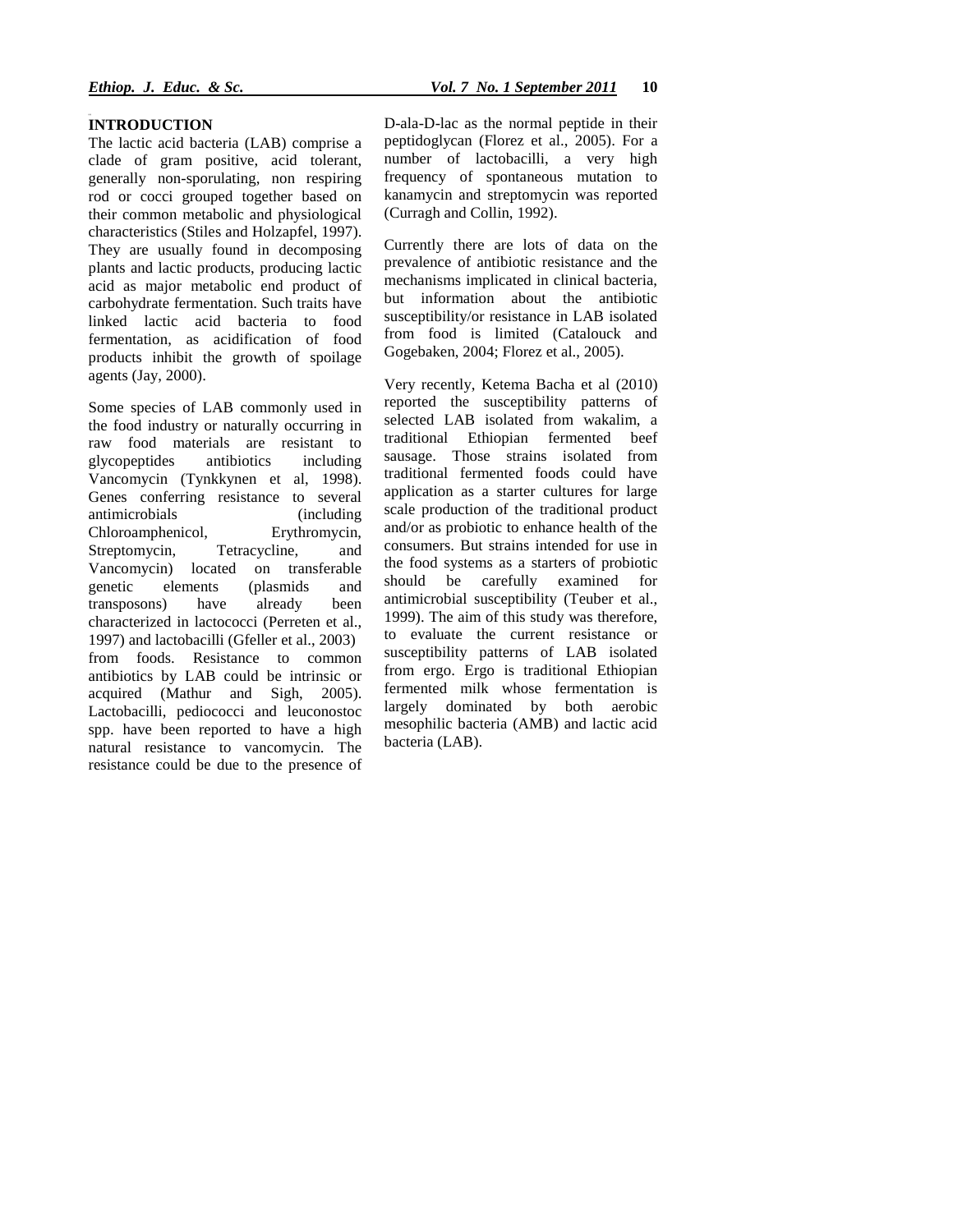## **MATERIALS AND METHODS**

**Sample collection and processing**. A total of 50 *ergo* samples were collected from cafés vending milk products in Jimma Town from February to June, 2009. Samples were collected on availability basis as the number of food establishments vending ergo on regular basis were not in much excess of the number of samples included in this study based on preliminary survey made before the resumption of the actual data collection. Accordingly, actual data collection. Samples of ergo (200ml each) were collected using sterile flasks. About 25 ml of the samples were aseptically homogenized separately in 225ml of sterile saline solution (0.85%) for 2 minutes using vortex mixer. Appropriate serial dilutions were made by transferring 1ml of homogenate into 9ml of sterile saline solution.

**Plating and Enumeration**: About 0.1 ml of appropriate dilution of the homogenized sample was surface plated in duplicates on pre-dried surface of Plate Count Agar (PCA), Mannitol Salt Agar (MSA), de Mann Rogossa and sharp (MRS) agar for the counts of aerobic mesophilic bacteria, staphylococci, and lactic acid bacteria (LAB). (All media used in the study were from Oxoid unless mentioned). The PCA and MSA plates were incubated under aerobic conditions for 24-48 hours at 30 to  $32^{\circ}$ C. The MRS plates were incubated at 30 to 32  $^{\circ}$ C for 24-48 hours under anaerobic conditions using anaerobic jar (BBL, Gaspack Anaerobic system). After colony counting, 10 to 15 colonies were picked randomly from MRS plates for further purification and characterization of lactic acid bacteria. The colonies of LAB were re-transferred into 5ml MRS Broth (Oxoid) and purified by repeated plating on MRS agar. The pure cultures of LAB were stored on MRS agar slant at  $2^{0}C$  for further characterization. **Identification of Isolates**: The pure cultures of LAB were characterized for cell morphology, Gram reaction, catalase production, and carbohydrate utilization following standard microbiological methods (Harrigan, and McCance, 1976). Gram reaction of isolates was tested by KOH test using 3 % KOH (Gergerson, 1978). The production of catalase enzyme was determined by flooding young culture (grown overnight) with 3% solution of  $H_2O_2$ . Furthermore, the staphylococci and yeasts were identified to group level based on culture characteristics on solid media and microscopy.

**pH determination**. The pH of samples were measured using digital pH meter (NIG. 333, Naina solar LTD, India), after homogenizing 10ml of the sample in 90ml of distilled water.

**Antibiotic Susceptibility Test**: The LAB isolates were tested for sensitivity to six different antibiotics (Oxoid Ltd, UK) following the modified standard Kirby – Bauer procedure as used by Rojo-Bezares *et al.,* (2006) on MRS agar (pH 7.4±0.2). The antibiotics used in this study were selected on the basis of their mechanisms of action, targeting different sites or processes although duplicates were included in some cases. Accordingly, the test was done following the disc diffusion technique using: Pencillin G (Pen, 10µg), Erythromycin, (Ery, 15 µg), Methicillin (Met, 5 µg), tetracycline (Tet, 30 µg), Amikacin (Ak, 10 µg), and Norfloxacine (Nx, 30 µg). For quality control of the antibiotics used during the study, sensitive reference strains including *Staphylococcus aureus* ATCC 25923 and *E. coli* ATCC 25922 were used. (The reference strains were kindly obtained from Ethiopian Health and Nutrition Research Institute).

MRS agar plates (Oxoid) were swabbed with standardized culture suspensions (0.5 MacFarland standard, equivalent to cell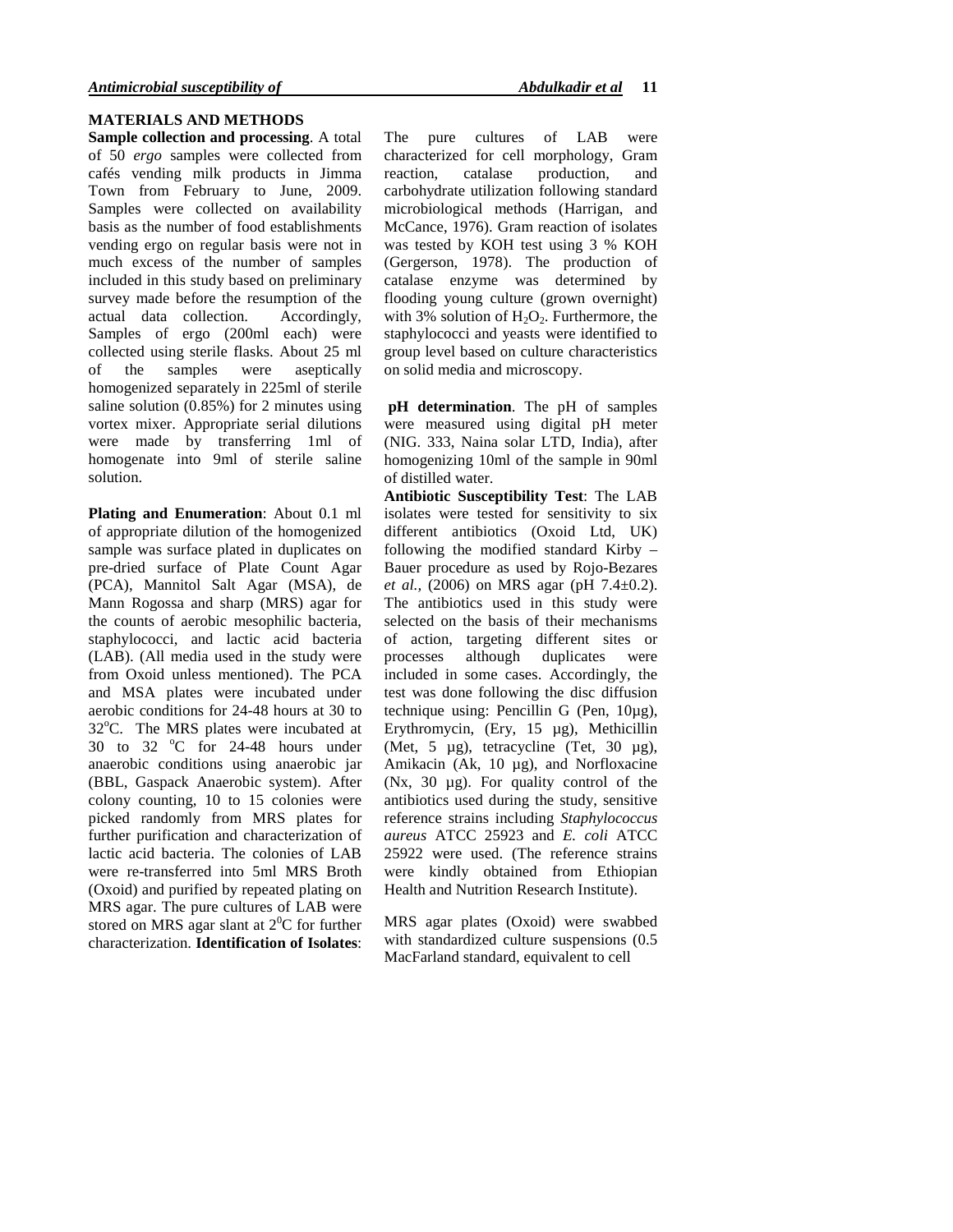density of  $ca:10^8$ cfu/ml) using a sterile cotton swab. The pre-determined antibiotic discs were dispensed onto the surface of the inoculated agar plate. After 36 hours of incubation at 30 to  $32^{\circ}$ C under anaerobic condition (BBL, anaerobic GasPack System), inhibition zone diameter was measured. The isolates were classified as sensitive or resistant following the cut-off points given by the manufacturer (NCCLS, 2002).

## **Data Analysis**

Data was analyzed using SPSS soft ware version 16 (SPSS Inc., Chicago, IL, USA). Coefficient of variation was calculated for the significances of differences within samples and ANOVA was employed for significances of differences between mean counts of microbial groups.

#### **Ethical consideration**

The study was conducted following formal research ethics whereby permission was obtained from the Department of Biology, Jimma University, and with the consent of owners of the food establishments'.

## **RESULTS**

*Ergo* samples were found dominated by both aerobic mesophilic bacteria (AMB) and lactic acid bacteria (LAB) with mean microbial counts greater than 9 log CFU/ml in each cases (Figure.1). Relatively, the mean counts of staphylococci were the lowest (6 Log CFU/ml) although the counts of yeasts (8 Log CFU/ml) were almost comparable to that of LAB and AMB. The mean counts of all the microbial groups vary significantly within samples (CV> 10%) and the variability was the highest within counts of staphylococci  $(CV =$ 50%).



Figure 1 Major microbial composition of *Ergo* samples, Jimma town, 2009 Where, AMB= Aerobic Mesophilic Bacteria, LAB = Lactic Acid Bacteria

The mean pH of the *Ergo* samples was 4.34 + 0.06 (Data not shown) indicating that

most of the fermented milk products were acidic at time of sampling.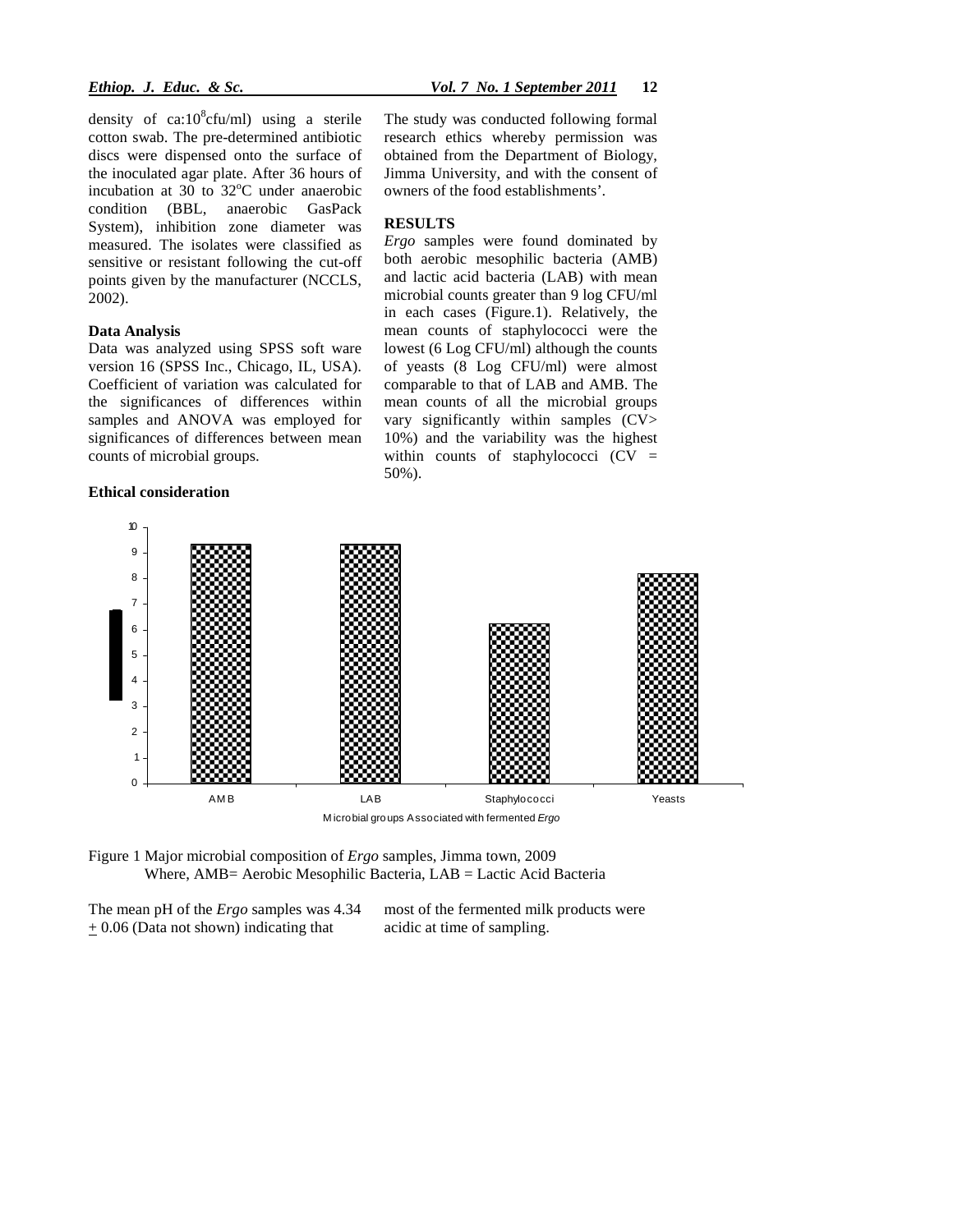All the isolates characterized from MRS agar plates were found to be Gram-positive and catalase-negative, displaying the characteristic futures of typical lactic acid

bacteria. Among the LAB, lactobacilli were the frequently isolated groups from all the ergo samples analyzed for its microbiology.

All strains of LAB isolated from *Ergo* were sensitive to Penicillin G and Erythromycin,

the inhibitors of cell wall synthesis in bacteria (Table 1). Similarly, 98.2% and 89.5% of the isolates were also sensitive to tetracycline and amikacin, respectively. The highest resistance was observed against Methicillin (89.5%) and norfloxacin (80.7%).

**Table 1:** Antibiotic sensitivity/resistance properties of some LAB isolated from Ergo, Jimma, 2009

| S.NO | <b>Antibiotics</b> | <b>No. of Sensitive Isolates</b> | % of sensitive Isolates |
|------|--------------------|----------------------------------|-------------------------|
|      | Penicillin G       |                                  | 100                     |
|      | Tetracycline       | 56                               | 98.2                    |
|      | Amikacin           |                                  | 89.5                    |
|      | Norfloxacin        |                                  | 19.3                    |
|      | Erythromycin       |                                  | 100                     |
|      | Methicillin        |                                  | 10.5                    |

A total of three multiple drug resistance (MDR) patterns, resistance to two or more antibiotics, were observed within the LAB isolates (Table 2). More than half of the isolates (54.38%) were resistant to both Norfloxacin and Methicillin (Nx/Met), followed by resistance to only methicillin (17.54%) and only Norfloxacin (15.79%). Only one isolate developed multiple drug<br>resistance to four antimicrobials resistance to four antimicrobials (Tet/Ak/Nx/Met) (resistance to tetracycline, amikacin, norfloxacin and methicillin simultaneously).

**Table 2:** Multiple drug resistance patterns of some LAB isolated from *Ergo*, Jimma, 2009

| No. of resistance | Resistance pattern,<br>including MDR | No. of Resistant Isolates | Percentage $(\% )$ |  |
|-------------------|--------------------------------------|---------------------------|--------------------|--|
|                   | Nx                                   |                           | 15.79              |  |
|                   | Met                                  | 10                        | 17.54              |  |
| 2                 | Nx/Met                               | 31                        | 54.38              |  |
|                   | Ak/Nx/Met                            |                           | 10.52              |  |
| 4                 | Tet/Ak/Nx/Met                        |                           | 1.75               |  |

Where,  $Nx = \text{Norfloxacin}$ ,  $Met = \text{Method}$ ,  $Ak = \text{Amikacin}$ ,  $Tet = \text{Tetracycline}$ ,  $MDR =$ Multiple drug resistance.

#### **DISCUSSION**

In Ethiopia, a considerable proportion of milk is consumed in a fermented state as *Ergo* or 'Ittitu'. The fermentation is usually natural, with no defined starter cultures used to initiate the fermentation processes

(Mogessie Ashenafi, 2002). As a result, the microbial load of fermented milk samples, including *Ergo*, could vary from sample to sample based on the microbial load and types of microbes in the original raw milk. The significantly high variation  $(CV>10\%)$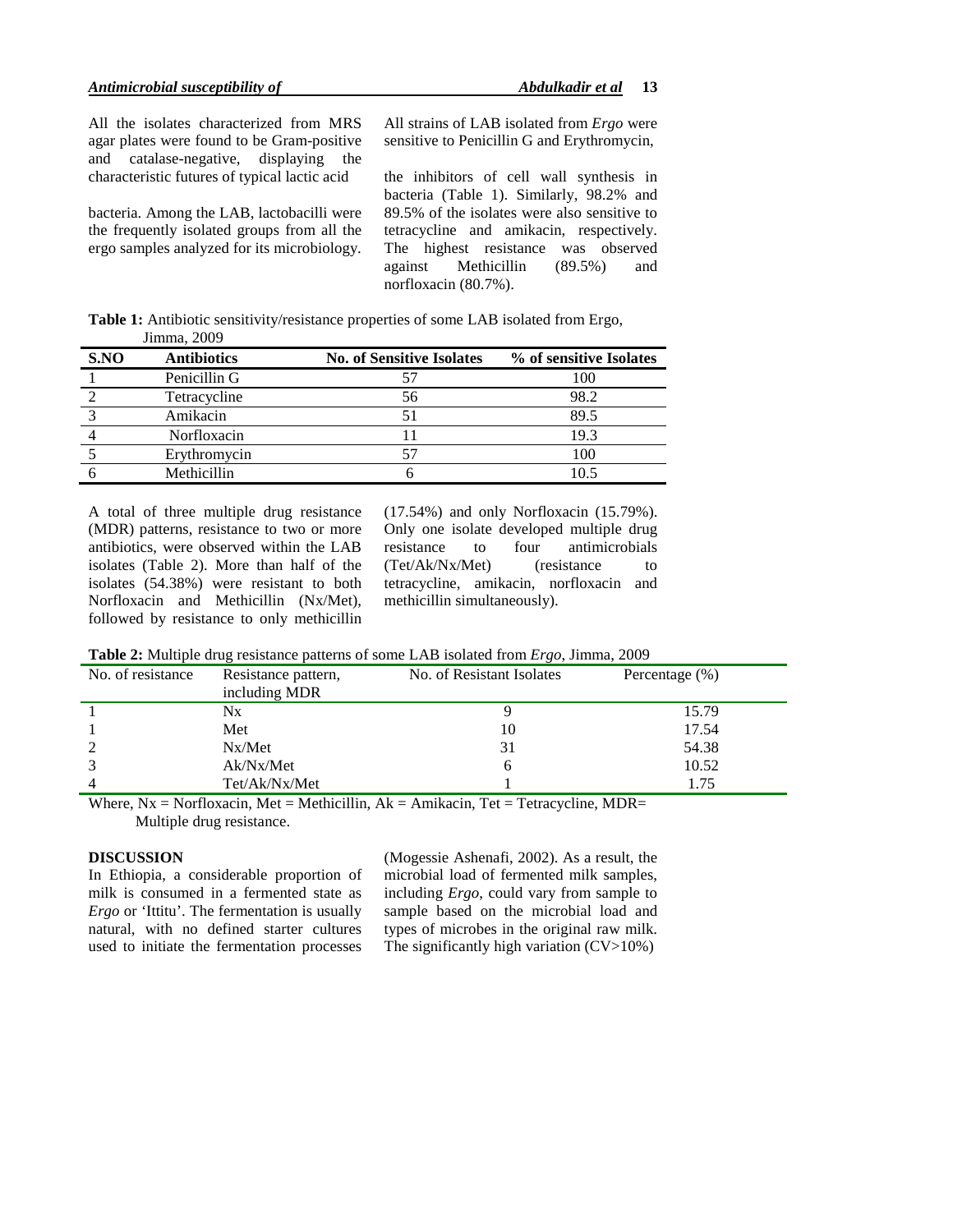observed in mean counts within the ergo samples could be accounted to the dependence on natural incoculum and poor hygienic practice. The extreme variability in counts of staphylococci within samples is an indication of post production contamination.

Microbiologically, the frequently encountered microbial groups are aerobic mesophilic bacteria, LAB, staphylococci and yeasts. The microbial load observed in this study was comparable to the counts of LAB, and yeasts reported by Kassaye *et al.* (1991), although much lower than the count of AMB  $(10^{12} \text{ cfty/m})$  of the earlier report. Usually, the counts of yeasts could rise from undetectable levels at the start of fermentation and reaches counts as high as 5 log cfu/ml. This was in agreement with our observation during the study. Among the LAB that dominates the fermentation of milk are *Lactococcus* and/or *Lactobacillus*  (Almaz Gonfa *et al*., 1999). *Lactobacillus species* were the only LAB observed exclusively in the present study. Lactobacilli usually dominate the microbial succession during milk fermentation with rise in acidity. LAB dominates the fermentation of dairy product, and e*rgo* is not exceptional. During the fermentation of milk, usually the *Streptococcus* initiate the fermentation processes and lowers down the pH to the range that favours the proliferation of lactobacilli (Jay, 2000). Under conditions of moderate fermentation and absence of higher proteolysis, which encourages the growth of pathogenic microbes, the lactobacilli could dominate the lactic flora of fermented milk. Thus, the high frequency of lactobacilli in the analysed ergo samples is a good indication of the fact the fermented ergo samples were not over adulterated and still did not pave the way for spoilage bacteria and fungi.

The mean pH observed in this study ( $pH =$ 4.34) was comparable, with relatively lower acidity, to mean pH of Ergo samples  $(pH = 3.65)$  analyzed from Borana, South Ethiopia (Kassaye *et al*., 1991). Acidity of a product is among the factors that determine the microbial ecology of a given food product. Being acid tolerant and micro-aerophilic in its nature, part of the microbes counted as AMB could be LAB. Although members of the family Enterobacteriaceae are also among the common microbes included under AMB, most of the Enterobacteriaceae are less tolerant to acidity (in our case,  $pH = 4.34 +$ 0.06) and are not expected in fermented dairy products. Thus, LAB and yeast are microbes responsible for the fermentation of our ergo samples. Staphylococci are hardy type microbial groups with better tolerance to salt, acidity and low water activity (Jay, 2000). Such tolerance has contributed to the better survival of staphylococci in the ergo samples. From safety points of view, the mean counts of  $10^6$  cfu/ml (CV.10%) needs further consideration as the mean count is within the ranges of enterotoxin production (Jay, 2000).

Fermented milk is known to be more stable and advantageous than fresh milk (Mogessie Ashenafi, 2002) as the fermentation process extends the shelf life of the raw milk besides improving the microbial quality and safety of the final product. Fermented milks have also been prescribed for curing disorders of the stomach, intestine and other related ailments (Fernandez *et al.,* 1987). The safety of our fermented ergo samples from potentially pathogenic gram-negative microbes, with counts below detectable levels in all samples, is an indication of the above facts related to fermented milk.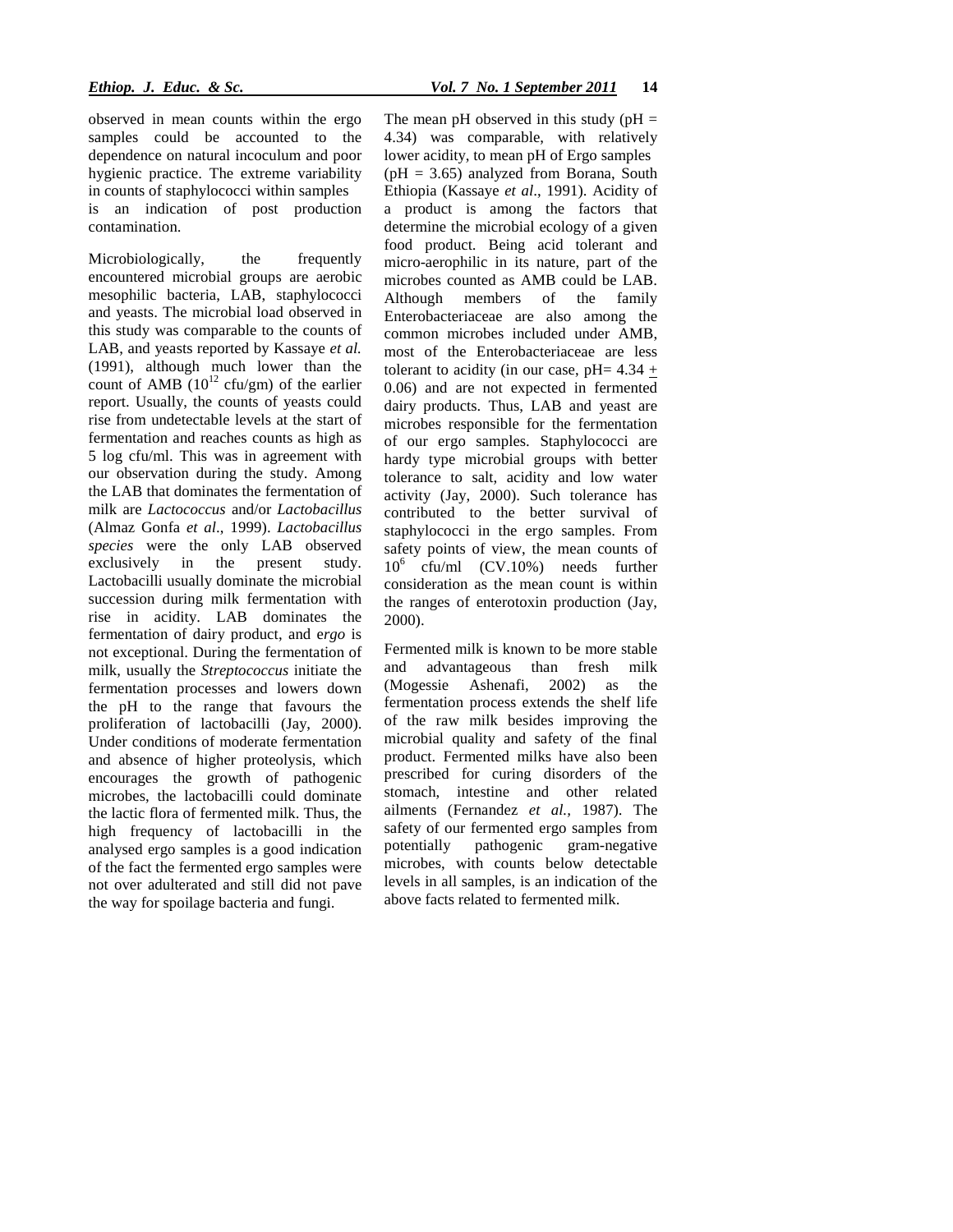Although high proportions of our isolates were resistant to Norfloxacin and methicillin, none of them displayed resistance towards penicillin G and erythromycin. This observation was in contrary to report by Gfeller *et al*. (2003). Gfeller *et al*. (2003) reported the presence of potentially transferable genes conferring resistance to one or more of the antibiotics including penicillin, erythromycin, amoxicillin and tetracycline in several members of LAB. Thus, the absence of any strain resistant to many of these antibiotics among our isolates was an indication that these populations neither possessed nor acquired the resistance gene so far. Resistance to methicillin could be an intrinsic resistance, a naturally owned resistance.

Intrinsic resistance of lactic acid bacteria to many antibiotics may be considered as advantageous for those isolates with probiotic potential. Such resistance could be helpful for sustainable utilization of the strains in human intestine to maintain the natural balance of intestinal microflora during antibiotic therapy (Ketema Bacha *et a*l., 2010). However, there is the danger of transferring multiple drug resistance to pathogens in the intestinal environment. The susceptibility of our LAB isolates to the clinically important antimicrobials, on the other hand, is beneficial as it minimizes the chances of disseminating resistance genes to pathogens both in the food matrix and/or in the gastrointestinal tract. It could, thus, be concluded that our isolates are not reservoirs of transferable resistance genes for at least erythromycin and penicillin G, as all isolates were sensitive to these two antibiotics. This is particularly important, because our traditional fermented milk product, *ergo,* is also consumed without any further heat treatment; and some of the LAB isolates exhibited *in-vitro* probiotic potential (Ketema Bacha, *et al.,* 2009).

Based on the findings of this study, it could be concluded that the microbiology of ergo fermentation is dominated by both aerobic mesophilic bacteria and lactic acid bacteria. Although there was variability among samples of ergo collected from different cafes in terms of microbial load and pH, the mean pH of ergo samples (4.34) is in the acidic range. The acidity could give protection to the fermented product against contamination with potentially pathogenic microorganisms such as *Salmonella* and *Escherichia coli.* All the lactic acid bacteria isolated from fermented ergo were sensitive to Penicillin G and erythromycin. In general, the isolates of LAB were not found reservoirs for transferable resistance genes for Penicillin G and Erythromycin as indicated by the sensitivity of isolates. Therefore, LAB isolated from traditional Ethiopian fermented food could still be used for the enhancement of consumer's health with periodic monitoring of the existing level of drug resistance.

This study investigated, besides the microbial load, the antibiotic susceptibility patterns of strains of lactic acid bacteria isolated from ergo. The current data supplemented the earlier single report from Ethiopia (Ketema Bacha *et al*., 2010). To have a clear picture of the current antibiotic sensitivity patterns of LAB associated with the traditional Ethiopian fermented foods, it calls for evaluation of the resistance pattern of LAB from other traditional fermented foods.

## **ACKNOWLEDGMENT**

The authors are greatful to Jimma University for partly sponsoring the study, and Department of Biology, College of Natural Science, for provision of facilities to AB. The anonymous reviewers also deserve special thanks for their critical<br>comment and enrichment of the comment and enrichment of the manuscript.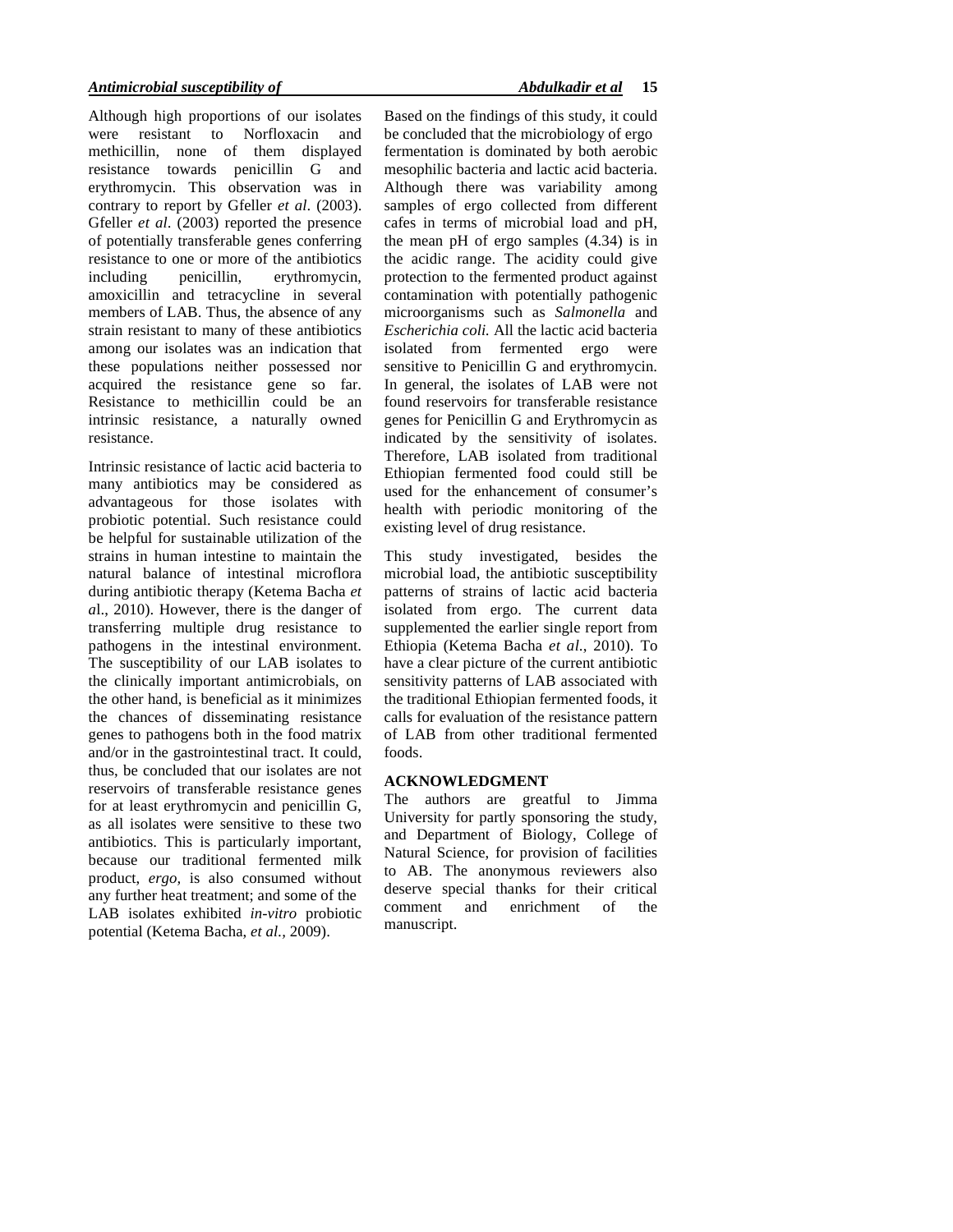#### **REFERENCES**

- Almaz Gonfa, Alemu Fite, Kelbessa Urga and Berhanu Abegaz Gashe (1999). Microbiological aspects of *Ergo*("itittu') fermentation. *SINET: Ethiop. J. Sci*.  **22**:283-289
- Cataloluk, O., and Gogebakan, B. (2004). Presence of drug resistance in lactobacilli of dairy and human origin in Turkey. *FEMS Microbiol. Lett.,* **236**:7- 14.

Curragh, H.J., and Collins, M.A. (1992). High-levels of spontaneous drug resistance in *Lactobacillus*. *J. Appl. Bacteriol.,* **73**:31–36.

- Ferrnandez, C.F., Shahani, K.M., and Amer, M.A.(1987). Therapeutic role of dietarylactobacilli and lactobacilli fermented dairy products. FEMS Microbiol. Rev. **46**: 347-356.
- Florez, A.B., López-Díaz, T.M., and Mayo, B. 2005. New biochemical and microbiological characterisations of the traditional Spanish blue-veined *Cabrales* cheese: identification of its technologically-relevant microbiota. *Int . J. Food Microbiol.* In press.
- Gfeller, K.Y., Roth, M., Meile, L., and Teuber, M. (2003). Sequence and genetic organization of the 19.3-kb erythromycin-and dalfopristin-resistance plasmid pLME300 from *Lactobacillus fermentum* ROT1. *Plasmid*, **50**:190-201.
- Gregerson, T., (1978). Rapid method for distinction of gram-negative from gram-positive Bacteria. *Eur. J. Appl. Microbiol*. **5**:123-127
- Harrigan, W.F. and McCance M.E. (1976). Laboratory Methods in Food and Dairy Microbiology. Academic Press Inc., London
- Jay, J.M. (2000). Modern Food Microbiology,  $6<sup>th</sup>$  ed., Aspen Publishers, Inc, Meryland.Kassaye, T., Simpson, B.K., Smith, J.P. and O'Connor, C.B. (1991). Chemical and microbiological characteristics of 'ititu'. *Milchwissensch*, **46**: 649-653
- Ketema Bacha, Tetemke Mehari and Mogessie Ashenafi (2009). *In-vitro* probiotic evaluation of lactic acid bacteria isolated from *wakalim,* a traditional Ethiopian fermented beef sausage. *Ethiop J Health Sci*. **19**:21-27.
- Ketema Bacha, Tetemke Mehari and Mogessie Ashenafi (2010). Antibiotic Susceptibility Patterns of LAB Isolated From *Wakalim*, a Traditional Ethiopian Fermented Beef Sausage. *Journal of Food Safety* **30:** 213–223
- Mathur, S. and Singh, R. (2005). Antibiotic resistance in food lactic acid bacteria. Areview. *Int. J. Food Microbiol.,* **105**:281-295.
- Mogessie Ashenafi (2002). The microbiology of Ethiopian foods and beverages: a review. *SINET: Ethiopi. J. Sci*., **25**:97-140.
- National Committee for Clinical Laboratory Standards (NCCLS)(2002). Performance Standards for Antimicrobial Disc Susceptibility Tests, Seventh edition. Approved standard M2 –A7. NCCLS, Wayne, PA, USA.
- Perreten, V., Schwarz, F., Cresta, L., Boeglin, M., Dasen, G., and Teuber, M. 1997. Antibiotic resistance spread in food. Nature (London), **389**: 801–802.
- Rojo-Bezares B., Senz Y., poeta P., Zara Zaga M., and Ruliz-Larrea C., (2006).